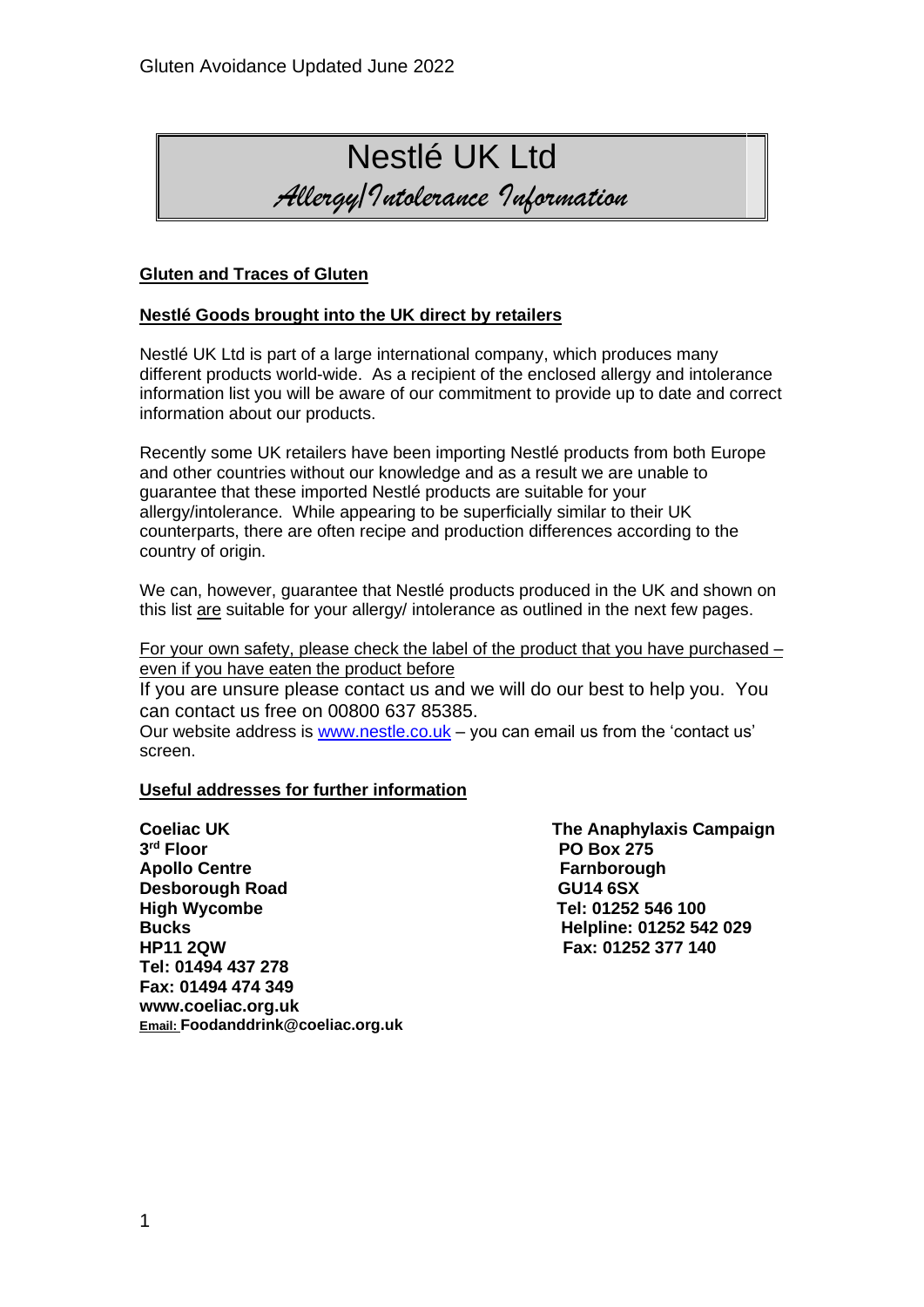## **Gluten Avoidance List**

The products listed below do not contain wheat, barley, oats, rye or any added gluten. Any product containing small quantities of gluten considered safe for a gluten free diet (in compliance with Codex Alimentarius levels accepted by Coeliac UK) are highlighted with an asterisk. \*

If you require any further information regarding any of our products, please contact:

Consumer Services, Nestle UK Ltd, Freepost, York, YO91 1XY Tel: 00800 637 85385 Email[: consumer.services@uk.nestle.com](mailto:consumer.services@uk.nestle.com) Please check our website <https://www.nestle.co.uk/en-gb> for regular updates.

Products listed in **Bold** are recent alterations/additions

| Product                     | Suitable for Gluten Avoidance                                  |
|-----------------------------|----------------------------------------------------------------|
| <b>Beverages</b>            |                                                                |
| Coffeemate                  | Original                                                       |
|                             | Light                                                          |
| Nescafe Azera               | Americano, Intenso, Espresso, Cappuccino, Latte, Mocha,        |
|                             | Decaff, Flat White                                             |
|                             | Azera Iced Cappuccino                                          |
|                             | Azera Caramel Latte                                            |
| Azera To Go                 | Latte, Americano, Cappuccino                                   |
| Azera Nitro                 | Americano, Latte                                               |
| Nescafe Alta Rica           | Alta Rica                                                      |
| Nescafe Black Gold          | <b>Black Gold</b>                                              |
| Nescafe Blend 37            | Blend 37                                                       |
| Nescafe Cap Colombia        | Cap Colombia                                                   |
| <b>Nescafe Gold Sachets</b> | Latte Caramel                                                  |
|                             | Latte Vanilla                                                  |
|                             | Cappuccino Decaff                                              |
|                             | Latte                                                          |
|                             | Mocha                                                          |
|                             | Cappuccino Original                                            |
|                             | Cappuccino Unsweetened                                         |
|                             | Double Choca Mocha                                             |
|                             | <b>Cappuccino Unsweetened Decaff</b>                           |
|                             | Latte Irish Cream                                              |
|                             | Cappuccino Skinny                                              |
|                             | Latte Skinny                                                   |
|                             | Cappuccino Strong                                              |
|                             | <b>Toffee Nut Latte</b>                                        |
|                             | Gingerbread latte                                              |
|                             | All Varieties including Starbucks for Nescafe Dolce Gusto      |
| <b>Nescafe Dolce Gusto</b>  | <b>EXCEPT Plant based Flat White Oat, Coconut &amp; Almond</b> |
| Nescafe Espresso            | Espresso                                                       |
| <b>Nescafe Fine Blend</b>   | <b>Fine Blend</b>                                              |
| Nescafe Gold Blend          | Standard, Barista                                              |
|                             | Decaff                                                         |
|                             | Gold Crema                                                     |
|                             | Gold Organic                                                   |
| Nescafe International       | <b>International Roast</b>                                     |
| Nescafe Original            | Standard                                                       |
|                             | Decaff                                                         |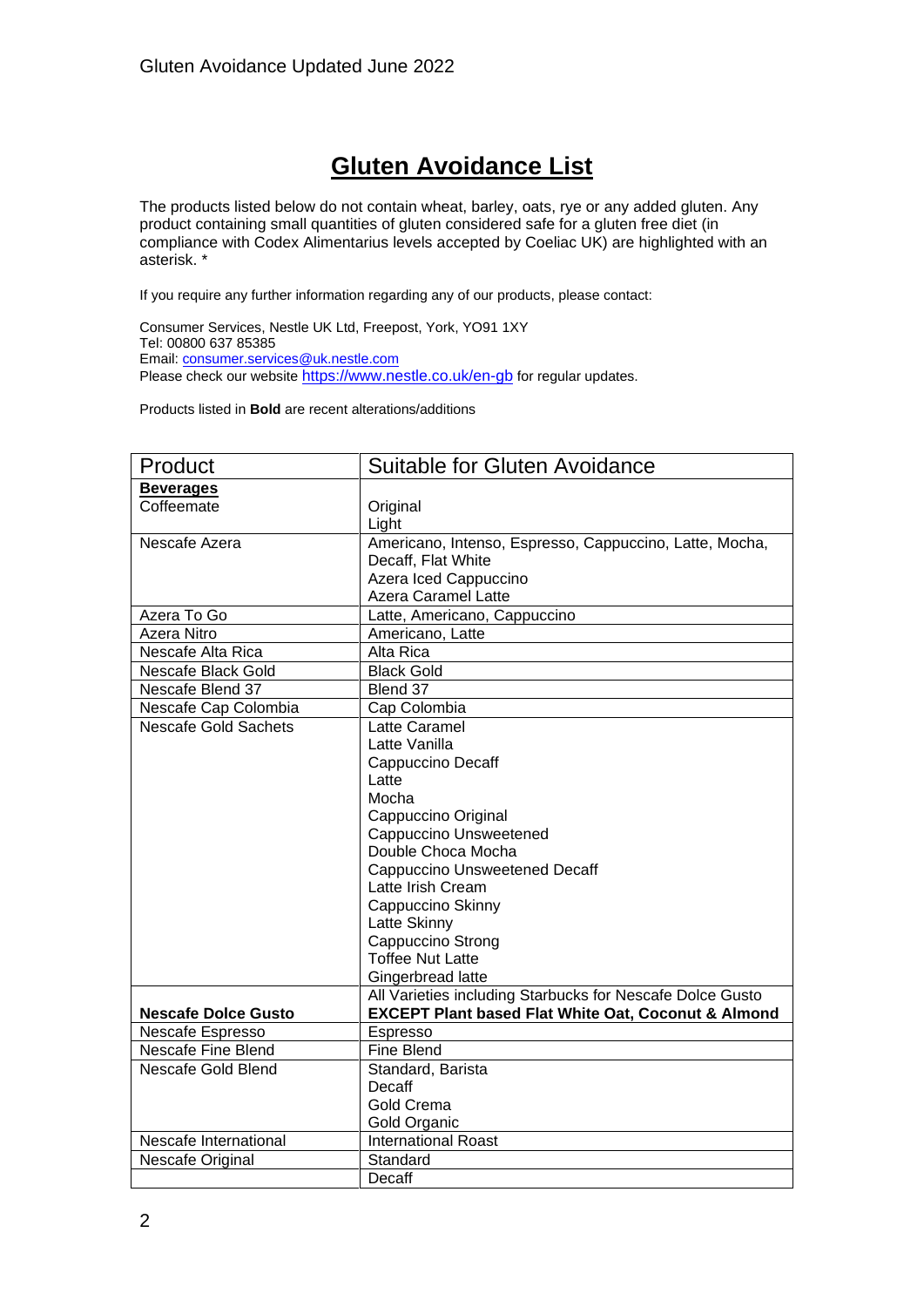| Nescafe 3 in 1           | Original, Strong, Extra Smooth                          |
|--------------------------|---------------------------------------------------------|
| Nescafe 2 in 1           | Original                                                |
| Nescafe Shakissimo       | Shakissimo Latte Skinny                                 |
|                          | Shakissimo Latte Espresso                               |
|                          | ShakissimoLatte Cappuccino                              |
|                          | Chocolate, Strawberry, Banana, Hot Chocolate, Chocolate |
| Nesquik Powder           | 30% less sugar                                          |
| Nestle Aero              | <b>Hot Chocolate</b>                                    |
|                          | Mint                                                    |
| Nido                     | Nido Milk Powder                                        |
| <b>Starbucks</b>         | Roast & Ground, Whole Bean                              |
| <b>Starbucks Sachets</b> | Cappuccino, Latte, Mocha, Vanilla Latte, Caramel Latte  |
| Wunda                    | <b>Original, Unsweetened</b>                            |

| <b>Confectionery</b>           |                                                                                           |
|--------------------------------|-------------------------------------------------------------------------------------------|
| Aero                           | Aero Peppermint Bubbles                                                                   |
|                                | Aero Milk Chocolate Bubbles                                                               |
|                                | Aero Milk Chocolate Bars & Sharing Blocks                                                 |
|                                | Aero Peppermint Chocolate Bars & Sharing Blocks                                           |
|                                | Aero White Chocolate Bars & Sharing Blocks                                                |
|                                | Aero White Chocolate Bubbles                                                              |
|                                | Aero Mousse Bar & Sharing Blocks                                                          |
|                                | Aero Minis                                                                                |
|                                | Aero Caramel Bar                                                                          |
|                                | Aero Dark Milk                                                                            |
|                                | Aero Dark Milk Peppermint                                                                 |
|                                | Aero Melts Milk, Orange, Caramel                                                          |
| After Eight                    | <b>After Eight Mints</b>                                                                  |
|                                | After Eight Orange Mint Thins                                                             |
| <b>Animal Bar</b>              | <b>Animal Bar</b>                                                                         |
| Milkybar                       | Milkybar Giant White Chocolate Buttons<br>Milkybar Milk & Crunchy                         |
|                                | Milkybar Giant Buttons Milkshake                                                          |
|                                | Milkybar Buttons original                                                                 |
| Polo                           | Polo Mints Original*                                                                      |
|                                | Polo Spearmint*                                                                           |
|                                | Polo Sugar Free Mints                                                                     |
|                                | Polo Fruits                                                                               |
|                                | Polo Extra Strong                                                                         |
| <b>Quality Street</b>          | <b>All Quality Street Sweets</b>                                                          |
|                                | <b>Quality Street Orange Matchmakers Box</b>                                              |
|                                | <b>Quality Street Mint Matchmakers Box</b>                                                |
|                                | Quality Street Honeycomb Matchmakers Box<br>Quality Street Salted Caramel Matchmakers Box |
| Rolo                           | Rolo Chocolate Sharing Block                                                              |
| <b>Rowntrees Confectionery</b> | Rowntrees Fruit Gums*                                                                     |
|                                | Rowntrees Fruit Pastilles Original*                                                       |
|                                | <b>Rowntrees Fruit Pastilles Dessert</b>                                                  |
|                                | <b>Rowntrees Fruit Pastilles Berries &amp; Cream</b>                                      |
|                                | Rowntrees Fruit Pastilles Strawberry & Blackcurrant                                       |
|                                | Rowntrees Randoms, Squish'ems, Foamies                                                    |
|                                | <b>Rowntrees Randoms Sours</b>                                                            |
|                                | <b>Rowntrees Randoms Squidgy Swirls</b>                                                   |
|                                | Rowntrees Randoms 30% less sugar                                                          |
|                                | Rowntrees Pick & Mix                                                                      |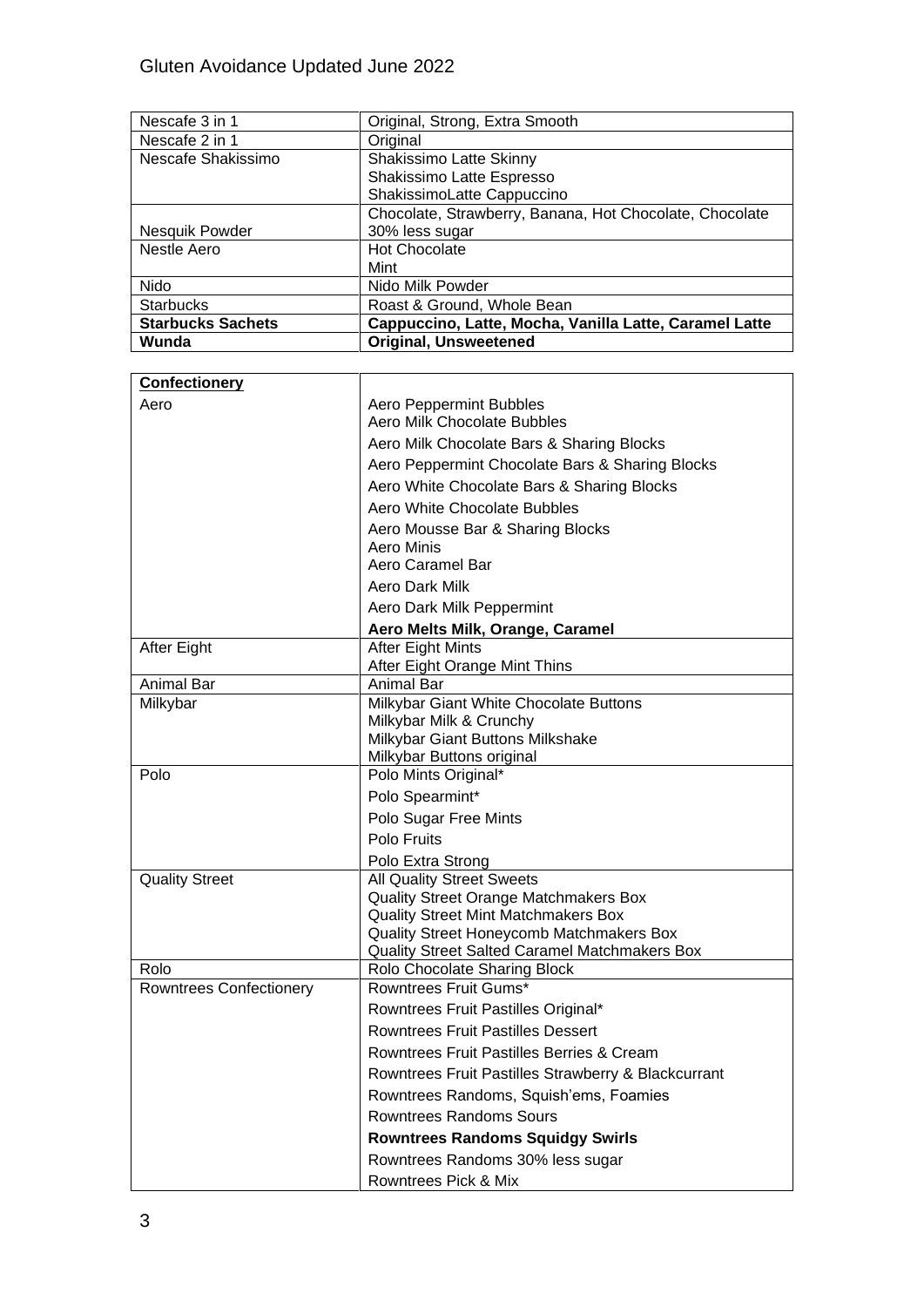### Gluten Avoidance Updated June 2022

|                     | Rowntrees Jelly Tots*                       |
|---------------------|---------------------------------------------|
| <b>Toffee Crisp</b> | <b>Toffee Crisp Chocolate Sharing Block</b> |
| Walnut Whip         | <b>Walnut Whip</b>                          |
| Nestle Whip         | <b>Whip Classic</b>                         |
|                     | <b>Whip Caramel</b>                         |
|                     | Whip Mint                                   |

| Yes! Bars              | Beetroot & Apple                                  |
|------------------------|---------------------------------------------------|
|                        | Nut with Sea Salt & Dark Chocolate                |
|                        | Cranberry & Dark Chocolate                        |
|                        | Coffee & Dark Chocolate                           |
|                        | Lemon & Quinoa                                    |
| <b>Maggi Sauces</b>    | Hot & Sweet Chilli                                |
|                        | Masala Chilli                                     |
|                        | Tamarina                                          |
| <b>Maggi Seasoning</b> | Seasoning cubes                                   |
| <b>Mezeast</b>         | Middle Eastern Tahini Sesame Squeezy Sauce        |
|                        | Middle Eastern Pomegranate Squeezy Sauce          |
|                        | Middle Eastern Toum Garlic Squeezy Sauce          |
|                        | Middle Eastern Harissa Spicy Chilli Cooking Paste |
|                        | Middle Eastern Muhammara Walnut Tomato Paprika    |
|                        | <b>Spread</b>                                     |
| <b>Garden Gourmet</b>  |                                                   |
|                        | <b>Sensational Mince</b>                          |
|                        | <b>Sensational Cumberland Sausage</b>             |
|                        | <b>Sensational Burger</b>                         |

| <b>Milks &amp; Creams</b> |                              |
|---------------------------|------------------------------|
| Carnation                 | <b>Evaporated Milk</b>       |
|                           | <b>Light Evaporated Milk</b> |
|                           | <b>Condensed Milk</b>        |
|                           | <b>Light Condensed Milk</b>  |
|                           | <b>Vegan Condensed Milk</b>  |
|                           | Caramel                      |
|                           | Extra Thick Cream            |
|                           | Milk Pots                    |
|                           | <b>Carnation Chocolate</b>   |
| <b>Carnation Drizzle</b>  | <b>Original, Caramel</b>     |
| Ideal                     | <b>Evaporated Milk</b>       |
| <b>Nestle</b>             | <b>Tip Top Cream</b>         |

| <b>Cerelac Infant Cereal</b> |                            |
|------------------------------|----------------------------|
| l Cerelac                    | Cerelac Rice with Milk     |
|                              | Cerelac Rice & Maize       |
|                              | Cerelac Mixed              |
|                              | Vegetable & Rice with milk |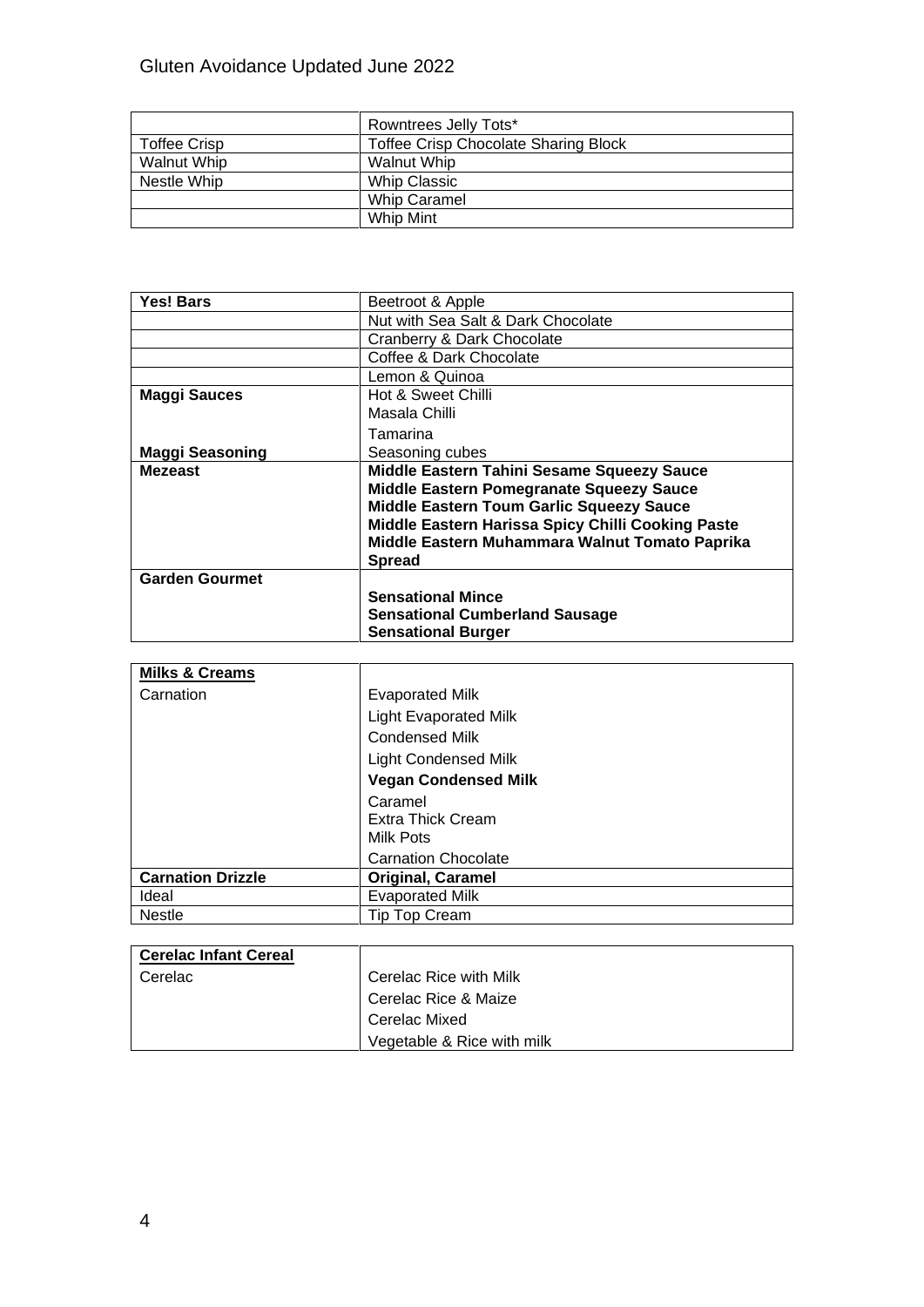| <b>Meritene Milkshake</b> | All varieties                                       |
|---------------------------|-----------------------------------------------------|
| <b>Meritene Soups</b>     | All varieties                                       |
|                           |                                                     |
| <b>Yogurts, Fromage</b>   |                                                     |
| <b>Frais And Desserts</b> |                                                     |
| Aero Mousse               | Chocolate 4x59g pots                                |
|                           | Peppermint 4x59g pots                               |
|                           | Double Chocolate                                    |
|                           | <b>Aero Creations Chocolate</b>                     |
|                           | Aero Heavenly Chocolate Hazelnut Mousse             |
|                           | Aero Heavenly Caramel Pecan Mousse                  |
| After Eight               | After Eight Dessert                                 |
|                           | After Eight Mousse with Chocolate Layers            |
| Angry Birds               | <b>Strawberry Yogurt</b>                            |
| La Laitiere               | Petit Pot de Crème Chocolat                         |
|                           | Petit Pot de Crème Pistache                         |
|                           | Secret de Mousse Duo                                |
| Lindhals Kvarg            | Natural, Vanilla, Raspberry, Coconut, Stracciatella |
|                           | Blueberry & Vanilla                                 |
|                           | Protein Pudding - Vanilla, Chocolate, banoffee      |
| Milkybar                  | <b>Dessert</b>                                      |
|                           | Little Treats 6 pots Fromage Frais                  |
|                           | Milkybar Mousse                                     |
| Nesquik                   | Nesquik Duo Dessert                                 |

| Munch Bunch           | Yogurts                                              |
|-----------------------|------------------------------------------------------|
|                       | Fromage Frais, variety pack, Strawberry              |
|                       | Strawberry & Banana                                  |
|                       | Strawberry/Raspberry Fromage Frais 30% reduced sugar |
|                       | Strawberry/Banana Fromage Frais 30% reduced sugar    |
|                       | Squashums strawberry & raspberry, strawberry & peach |
|                       | Double Up Vanilla/Straw, Strawberry & Peach          |
|                       | Double Up Straw/Rasp, Strawberry & Chocolate         |
|                       | <b>Strawberry Mix</b>                                |
|                       | Jelly Delights Blackcurrant/Raspberry                |
|                       | Munch Bunch Strawberry & Raspberry Fromage Frais     |
|                       | Squashums Strawberry Fromage Frais Pouch             |
|                       | Squashums Raspberry Fromage Frais Pouch              |
|                       | Squashums Strawberry Drink                           |
|                       | Huge Tubes Strawberry, Raspberry, Banana             |
|                       | <b>Fruit Puree</b>                                   |
| <b>Quality Street</b> | <b>Toffee Penny Dessert</b>                          |
|                       | Green Triangle Crème Dessert                         |
| Rolo                  | Rolo Milk Dessert,                                   |
|                       | Rolo Dark Dessert                                    |
|                       | Rolo Mousse                                          |
|                       | <b>Rolo Crackin Dessert</b>                          |
| Ski Mousse            | Lemon mousse                                         |
|                       | <b>Strawberry Mousse</b>                             |
|                       | Raspberry Mousse                                     |
|                       | Passionfruit & Raspberry Mousse                      |
| Yorkie                | <b>Chocolate Dessert</b>                             |